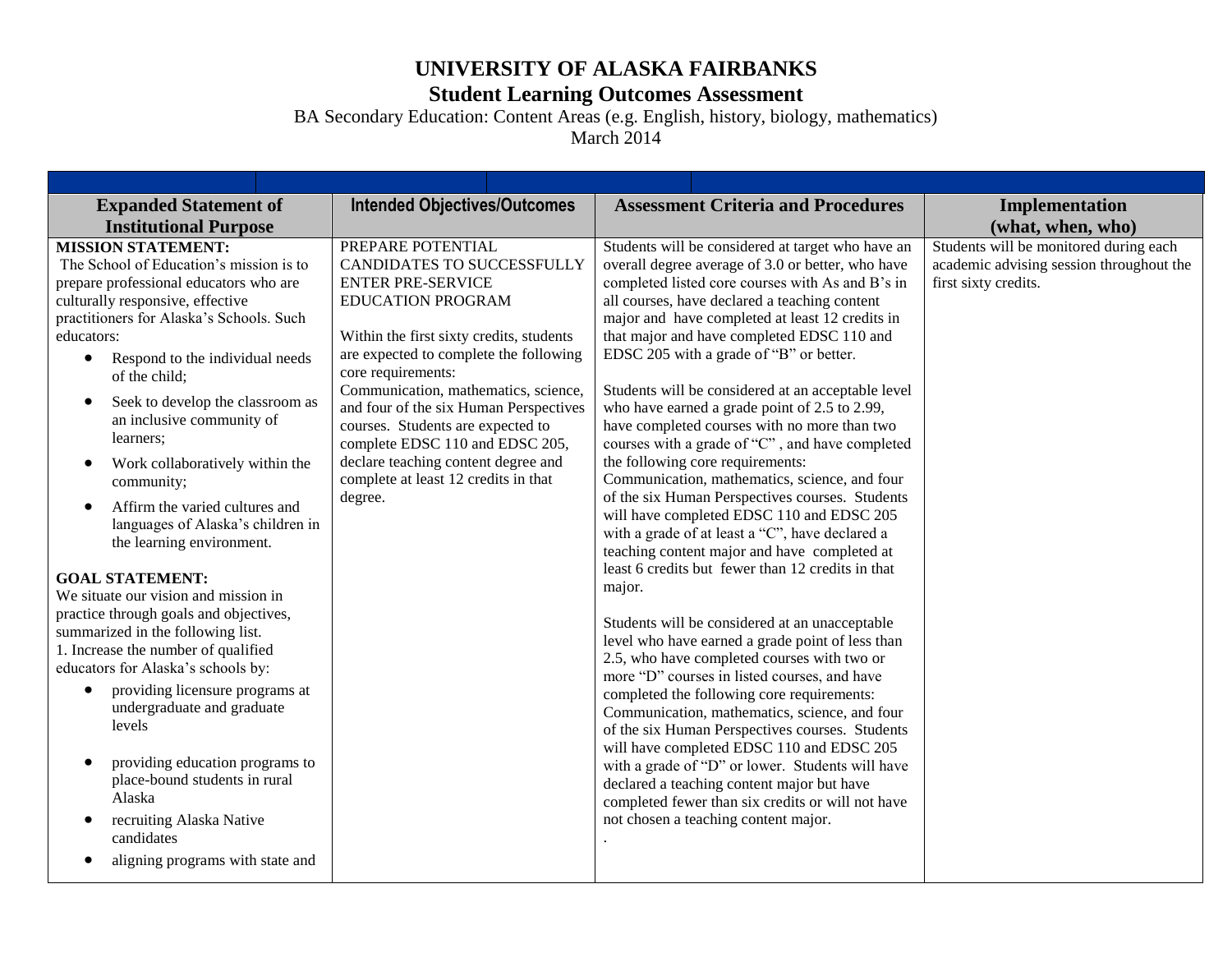| national standards and the<br>candidate proficiencies identified<br>in our Conceptual Framework<br>2. Enhance the professional skills of<br>Alaska's K-12 educators by:<br>providing professional<br>$\bullet$<br>development opportunities<br>throughout their careers<br>providing graduate degree<br>$\bullet$<br>programs statewide<br>developing partnerships with<br>$\bullet$<br>public schools<br>3. Develop and support ongoing systemic<br>educational collaborations with Alaska<br>schools and communities to:<br>respond to the needs and interests<br>$\bullet$<br>of youth, families, and | <b>IDENTIFY INDIVIDUALS WITH</b><br>THE POTENTIAL TO BE WELL<br><b>QUALIFIED SECONDARY</b><br><b>TEACHERS FOR ALL CHILDREN</b><br>A. Provide evidence of knowledge and<br>understanding of content appropriate<br>for secondary school by completing the<br>degree requirements in one of the<br>following academic areas: art,<br>biology, chemistry, earth science,<br>economics, English, French, German,<br>history, mathematics, political science<br>or Spanish.<br>B. Provide evidence of ability to<br>interact appropriately with children &<br>adults of diverse backgrounds. | <b>ENTRY LEVEL PORTFOLIO</b><br><b>PRAXIS I test scores that meet or exceed the</b><br>Alaska standards (national exam of reading,<br>writing and mathematics) or another approved<br>test approved by Alaska.<br>■Content Area Examination: PRAXIS II test<br>scores that meet Alaska standards for "highly<br>qualified" in specific content area of<br>endorsement.<br>"World Language Exams Applicants applying<br>to teach a World Language are required to<br>submit Praxis II scores in the target language<br>AND are required to submit scores for the<br>ACTFL Oral Proficiency Interview (OPI).<br>Applicants must meet the Advanced Low<br>rating. Applicants must also submit a writing<br>sample in the target language.<br>■Overall undergraduate GPA of 2.75. | 1. Office of advising summarizes<br>applicant portfolios once a year, prior to<br>beginning of fall semester.<br>2. Secondary program faculty review and<br>evaluate applicant portfolios based on<br>faculty developed rubrics, to determine<br>admission to program.<br>3. Candidate exhibits performances that<br>indicate he/she has potential to meet<br>Alaska Standards for Teachers, SOE<br>Candidate Proficiencies and NCATE<br>Knowledge, Skills and Dispositions for<br>teachers. |
|----------------------------------------------------------------------------------------------------------------------------------------------------------------------------------------------------------------------------------------------------------------------------------------------------------------------------------------------------------------------------------------------------------------------------------------------------------------------------------------------------------------------------------------------------------------------------------------------------------|-----------------------------------------------------------------------------------------------------------------------------------------------------------------------------------------------------------------------------------------------------------------------------------------------------------------------------------------------------------------------------------------------------------------------------------------------------------------------------------------------------------------------------------------------------------------------------------------|-------------------------------------------------------------------------------------------------------------------------------------------------------------------------------------------------------------------------------------------------------------------------------------------------------------------------------------------------------------------------------------------------------------------------------------------------------------------------------------------------------------------------------------------------------------------------------------------------------------------------------------------------------------------------------------------------------------------------------------------------------------------------------|----------------------------------------------------------------------------------------------------------------------------------------------------------------------------------------------------------------------------------------------------------------------------------------------------------------------------------------------------------------------------------------------------------------------------------------------------------------------------------------------|
| communities<br>better serve Alaska's diverse<br>$\bullet$<br>populations<br>enhance learning opportunities<br>$\bullet$<br>for individuals with<br>exceptionalities<br>4. Conduct collaborative research on<br>cross-cultural and multicultural education<br>to provide on-going support of:<br>the quality of Alaska's K-12<br>$\bullet$                                                                                                                                                                                                                                                                | II DEVELOP KNOWLEDGE,<br><b>SKILLS AND DISPOSITIONS OF</b>                                                                                                                                                                                                                                                                                                                                                                                                                                                                                                                              | ■2.75 minimum GPA in teaching major<br><b>Extemporaneous writing sample that assesses</b><br>problem solving and writing skills.<br>■3 letters of reference that address professional<br>characteristics.<br>Admissions essay<br>$\blacksquare$ Interview<br>$r$ resume<br>■Criminal background check<br>ON-GOING ASSESSMENT<br>Practica performance; assessment of                                                                                                                                                                                                                                                                                                                                                                                                           | Mentor teacher, site administrator, &<br>university supervisor provide ongoing                                                                                                                                                                                                                                                                                                                                                                                                               |
| schools<br>the curriculum of the UAF<br>$\bullet$<br>School of Education<br>the preparation of educators who<br>$\bullet$<br>incorporate into the learning<br>environment the varied cultures<br>and languages of Alaska                                                                                                                                                                                                                                                                                                                                                                                 | PROGRAM CANDIDATES<br>THROUGHOUT PRE-SERVICE<br><b>TRAINING</b>                                                                                                                                                                                                                                                                                                                                                                                                                                                                                                                         | conceptual understanding; assessment of<br>dispositions.                                                                                                                                                                                                                                                                                                                                                                                                                                                                                                                                                                                                                                                                                                                      | assessment of content knowledge,<br>appropriate use of pedagogy and<br>demonstration of appropriate<br>dispositions in internship (minimum<br>nine observations - form J and a<br>disposition form (B) from each<br>instructor, mentor and intern<br>supervisor).                                                                                                                                                                                                                            |
|                                                                                                                                                                                                                                                                                                                                                                                                                                                                                                                                                                                                          |                                                                                                                                                                                                                                                                                                                                                                                                                                                                                                                                                                                         | During coursework university faculty<br>provide periodic assessments of conceptual<br>understanding and application of pedagogical<br>principles.                                                                                                                                                                                                                                                                                                                                                                                                                                                                                                                                                                                                                             | Fifteen Critical Assignment / Key<br>Assignments embedded with program<br>course work. Minimum grade of "B"<br>required.                                                                                                                                                                                                                                                                                                                                                                     |
|                                                                                                                                                                                                                                                                                                                                                                                                                                                                                                                                                                                                          |                                                                                                                                                                                                                                                                                                                                                                                                                                                                                                                                                                                         | <b>Comprehensive Work Sample</b>                                                                                                                                                                                                                                                                                                                                                                                                                                                                                                                                                                                                                                                                                                                                              | A comprehensive work sample is<br>completed during clinical practica.                                                                                                                                                                                                                                                                                                                                                                                                                        |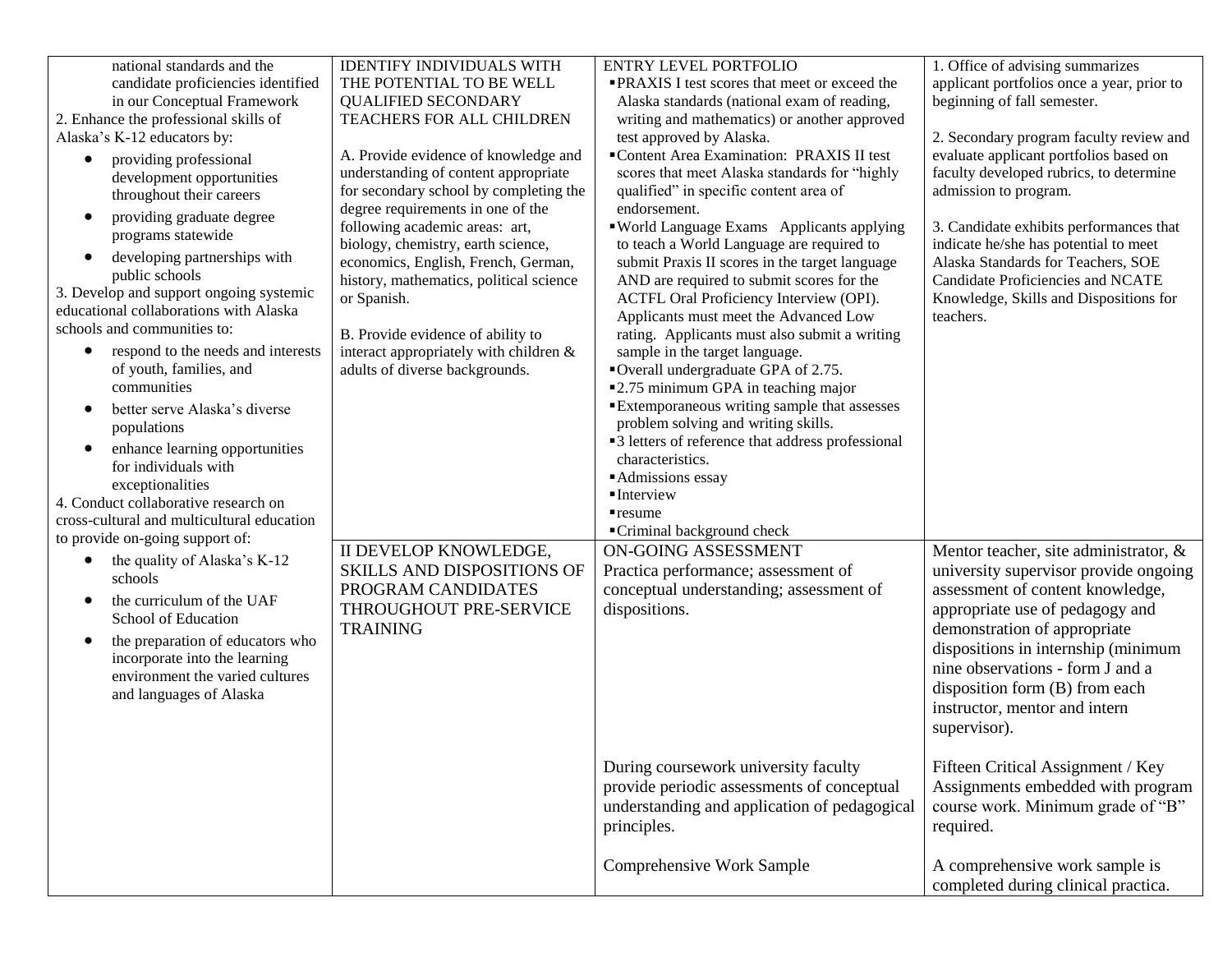|                                                                                                                                                               | Mid-year field assessment - form G<br>Grade point averages in continuing | University faculty and mentors<br>provide end of course assessments of<br>conceptual understanding &<br>application of pedagogical principles.<br>Must maintain a grade point of 2.75                                                                                                          |
|---------------------------------------------------------------------------------------------------------------------------------------------------------------|--------------------------------------------------------------------------|------------------------------------------------------------------------------------------------------------------------------------------------------------------------------------------------------------------------------------------------------------------------------------------------|
|                                                                                                                                                               | coursework.                                                              | or better.                                                                                                                                                                                                                                                                                     |
| <b>III. PROVIDE PROFESSIONAL</b><br><b>EDUCATORS WHO ARE</b><br>CULTURALLY RESPONSIVE,<br>EFFECTIVE PRACTITIONERS<br>FOR ALASKA'S SECONDARY<br><b>SCHOOLS</b> | <b>EXIT ASSESSMENTS</b>                                                  | At completion of two-semester<br>internship: Mentor teacher and<br>university supervisor (and possibly<br>school site principal) provide end of<br>semester assessment of content<br>knowledge, appropriate use of<br>pedagogy and demonstration of<br>appropriate dispositions in internship. |
|                                                                                                                                                               | <b>Unit Assessments</b>                                                  | University faculty provide end of<br>course assessments of conceptual<br>understanding & application of<br>pedagogical principals.                                                                                                                                                             |
|                                                                                                                                                               | <b>Content Observation Checklist</b>                                     | Two comprehensive units completed<br>during final semester-based internship<br>and assessed using a formalized<br>assessment rubric. Assessed by<br>university supervisor.                                                                                                                     |
|                                                                                                                                                               | Electronic portfolio                                                     | <b>Content Observation Checklist</b><br>specific to content area demonstrates<br>application of SPA guidelines for<br>content area instruction. Assessed by<br>university field supervisor and<br>mentor.                                                                                      |
|                                                                                                                                                               | Final field assessments - form H                                         | Candidate portfolio evaluated by<br>faculty includes philosophy,<br>videotapes and photos of practica,<br>lesson and unit plans, sample<br>assessments, sample secondary<br>student products and case studies.                                                                                 |